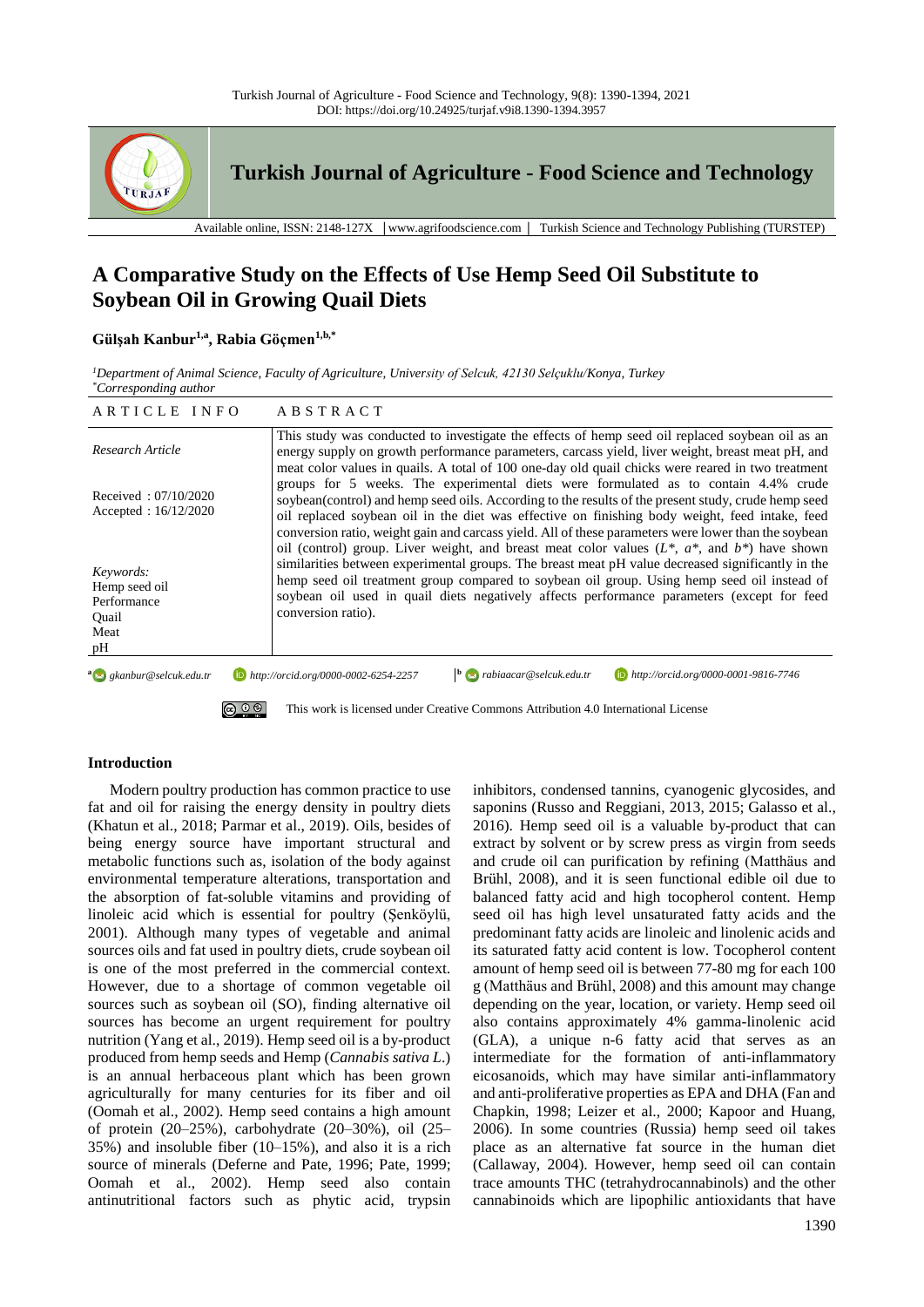the therapeutic potential (Callaway, 2004). Moreover, due to high polyunsaturated fatty acid composition of hemp seed oil is very susceptible to oxidative deterioration during long time storage or preparing food by heat processing (Matthäus and Brühl, 2008). Despite nutritional potential, due to consideration regarding THC content and rancidity probabilities hemp seed oil is less preferred worldwide for human nutrition compared to the other oils. Currently, hemp seed and its meal have been subject to animal nutrition researches, partially in poultry nutrition and various reports can found on the effect of hemp on growth and laying performance in poultry (Khan et al., 2010; Ondrej et al., 2015; Raza et al., 2016) but, studies regarding the effect of hemp seed oil in poultry nutrition are quite limited. It is well known that the source and type of dietary fat and influences on carcass quality of poultry meat (Khatun et al., 2018). The favorable composition of hemp seed oil provides evidence that it may represent a potentially valuable feed ingredient for poultry (Jing et al., 2017). Therefore, this study was conducted to determine the effects of using hemp seed oil obtained by pressing method instead of soybean oil in the quail rations on growth performance, meat color, carcass yield, liver weight and meat pH.

### **Materials and Methods**

The animal experiment was conducted at the application farm facility of Selçuk University Agriculture Faculty. Animal experiment was carried out according to the local ethics committee directives of Selçuk University. A total number of 100 quail (*Coturnix coturnix Japonica*), 1-day old were randomly distiributed in to two groups of 50 quail and then subdivided in to 5 replicates. Each group was fed on the two experimental diet,1-Control(SO) diet with 4.4% soybean oil, 2-Hemp seed oil(HSO) diet with 4.4% hemp seed oil no supplemented soybean oil (Table 1). The Soybean-corn based experimental diets were formulated according to recommendation National Research Council (NRC, 1994). The quails were reared in  $33 \times 40 \times 28$  cm size cages and under the semi-controlled environment terms (ventilation controlling system) and every compartment of cages had a water nipple, manger, and heater. The lighting program was 23 - hours light - 1 hour dark and during the trial, feed, and water provided as *ad-libitum*. Trial period was 5 weeks. Hemp (*Cannabis sativa*) seeds were provided from a local supplier and seeds were pressed in a cold press machine (Karaerler Machine, NF 100 model, Ankara) at about 45 - 50°C and crude hemp seed oil was obtained. Crude soybean oil was provided from a commercial feed factory. The nutrient composition of experimental diets was shown in Table 1.

At the beginning of the study (at 1 d of age) and at day 7, 14, 21, 28 and 35 the quails and feed intake were weighed to 1 g accuracy using an electronic balance. Quails live weight (LW) (g) was recorded and body weight gains (BWG) were calculated in weekly periods. Feed conversion ratio (FCR) was calculated with feed intake/body weight gain (FI/BWG) formulation.

At the end of the study (on d 35 of age), 3 quails(2 male, 1 female) from each replicate were randomly selected, weighed and slaughtered. After dressing, the carcass

weight was measured (g) and dressing percentage calculated. Liver weight was measured.

Breast meat color values  $(L^*, a^*, b^*)$  of quails were determined by a Konica Minolta chroma meter CR‐400 (Minolta Camera Co., Osaka, Japan). The L value indicates the brightness, thea value indicates the redness and the b value indicates the yellowness.

Breast meat value of quails was determined by using portable pH meter(WTW 2A20-1012 Waterproof pH-Meter) (Horwitz and Latimer, 2000).

Statistical analysis of data were using 2 sample t-test in Minitab(2000).

Table 1. Nutrient composition of experimental growth period diets

| Ingredients $(\%)$                  | SO diet | HSO diet |
|-------------------------------------|---------|----------|
| Corn                                | 47.93   | 47.93    |
| Soybean meal                        | 44.52   | 44.52    |
| Soybean oil                         | 4.40    |          |
| Hemp seed oil                       |         | 4.40     |
| Limestone                           | 1.20    | 1.20     |
| <b>DCP</b>                          | 1.00    | 1.00     |
| Salt                                | 0.30    | 0.30     |
| Vitamin mineral Premix <sup>A</sup> | 0.25    | 0.25     |
| Lysine                              | 0.20    | 0.20     |
| Methionine                          | 0.20    | 0.20     |
| Total                               | 100     | 100      |
| Calculated nutrients                |         |          |
| Crude Protein (%)                   | 24.0    | 24.0     |
| Metabolizable energy (kcal/kg)      | 2900    | 2900     |
| Calcium (%)                         | 0.80    | 0.80     |
| Available phosphorus (%)            | 0.30    | 0.30     |
| DL-Methionine (%)                   | 0.50    | 0.50     |
| Methionine + Cysteine $(\%)$        | 0.83    | 0.83     |
| L-Lysine $(\%)$                     | 1.30    | 1.30     |

SO: Soybean oil, HSO: Hempseed oil, \*\*: Analyzed value, A:Vitaminmineral premix (per kilogram of diet): Vitamin A 15000 IU; Vitamin D3 1500 IU; Vitamin K 5 mg; Vitamin B1 3 mg; Vitamin B2 6 mg; Vitamin B6 5 mg; Vitamin B12 0.03 mg; Niacin 30 mg; Biotin 0.1 mg; calcium D-pantotenat 12.0 mg; folic acid 1.0 mg; coline chloride 400 mg; Manganese 80 mg; Iron 35 mg; Zinc 50 mg; Copper 5.0 mg; Iodine 2 mg; Cobalt 0.04 mg.

#### **Results and Discussions**

The effects of hemp seed oil in diets on growth performance parameters of quails were given in Table 2. The use of hemp seed oil (HSO) instead of soybean oil in the quail diet significantly affected FBW(final body weight), FCR, FI and WG (P<0.05). Performance parameters of the HSO group were lower than the control group.

In the literature, there is almost no research on the addition of hemp oil to poultry diets. Current studies are mostly focused on hemp seed meal, hempseed cake and hemp seeds. Gakhar et al. (2012) reported that the inclusion of the hemp products hemp seed or hemp seed oil in the diets of laying hens up to a maximum level of 20 and 12%, respectively, does not negative effect the performance. Ondrej et al. (2015) reported that with the addition of 15% hemp seed cake in the broiler diet, FBW and FCR significantly decreased compared control group. Vispute et al. (2019) demonstrated that supplemented level of 0.2% and 0.3% whole hemp seed to basal broiler ration affected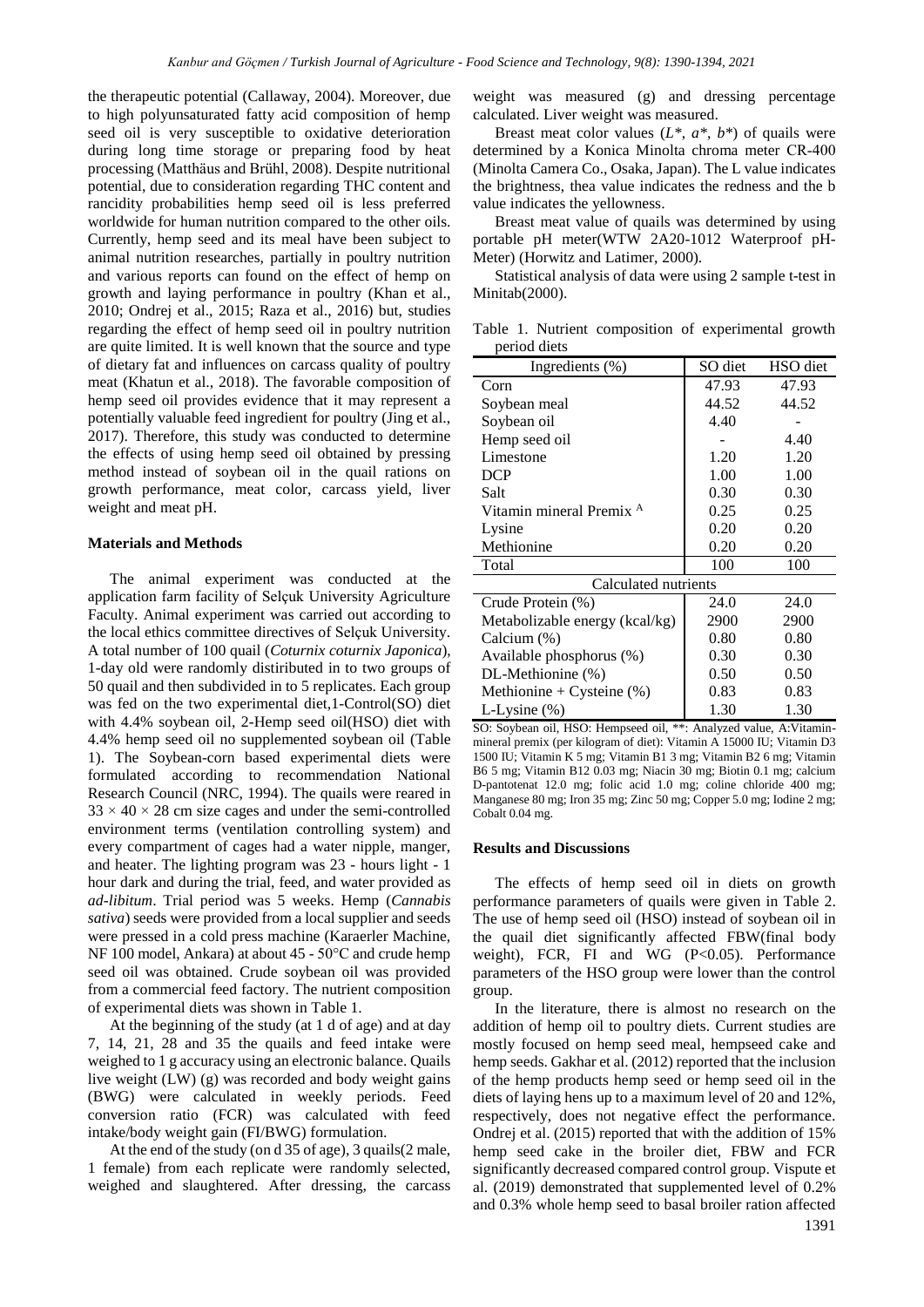negatively FI and BWG at first 21 days period, however, among 21 and 42 days were not observed a significant difference between treatments. Mahmoudi et al. (2015) reported that whole hemp seed addition to ration affected daily FI and BWG of broilers depending on the level and it has been demonstrated that in the lower level (25 g/kg feed) of whole hemp seed decreased these parameters compared to higher levels (50-75 gr/kg feed). Bahari et al. (2014) have reported that added different levels of whole hemp seed to broiler diets were effect on feed conversion ratio and in treatment groups, the FI was decreased in 3rd, 4th, 5th and 6th weeks compared control groups. Konca et al. (2014) have revealed that FI and FCR of broiler chickens were not affected by supplemental whole hemp seed in the rations however FBW significantly decreased at the group which has the highest hemp seed level. Adding different levels (50  $g/kg^{-1}$  and 150  $g/kg^{-1}$ ) of hempseed expellers to broiler rations has been negatively affects LW and FCR(P<0.05). The best values were recorded in the control group. However, it has been reported to appears to affect

the colour and odour of broiler chicken's meat which is positive for the consumers (Šťastník et al., 2019). Eriksson and Wall (2012) reported that supplemented of hempseed cake in organic broiler's diets did not affect production performance and mortality.

According to the results of this study performance parameters negative affected by hempseed oil which replaced soybean oil $(P<0.05)$ . Results of previous studies have indicated that supplemental level, varieties of hempseed, differences of by-products of hempseed, oil content of by-products, and effective components such as THC, cannabinoids, phenolics, and their levels may be considered influential on performance parameters in the growth period of poultry. Hemp oil, due to the lipophilic nature of THC, could be expected to contain more THC than the seed (Additives and Feed, 2011). In our study, if there were groups with all soybean oil and certain levels of additives in the ration, the amount of hemp seed oil that could be used without negative effects could be determined.

Table 2. The effects of hemp seed oil in diets on growth performance parameters of quails.

|                     |                         |                          | ----------             |                         |
|---------------------|-------------------------|--------------------------|------------------------|-------------------------|
| Diets               | FBW(g)                  | BWG(g)                   | FI(g)                  | <b>FCR</b>              |
| Control (SO)        | 173.06±2.4ª             | $164.50 \pm 2.3^{\rm a}$ | $479.5 \pm 11^{\circ}$ | $2.92 \pm 0.09^{\rm a}$ |
| Hemp seed oil (HSO) | 164.47±2.3 <sup>b</sup> | 155.93±2.4 <sup>b</sup>  | $395.2 \pm 21^{b}$     | $2.53 \pm 0.12^b$       |
|                     |                         |                          |                        |                         |

a, b: Means with different minuscule in the same column are significantly different at P<0.05, (FBW: Finishing body weight, WG: Weight gain, FI: Feed intake, FCR: Feed conversion ratio, SO: Soybean oil HSO: Hempseed oil)

|  |  | Table 3. The effects of hemp seed oil in diets on carcass yield, liver weight and breast meat pH of quails. |  |  |
|--|--|-------------------------------------------------------------------------------------------------------------|--|--|
|  |  |                                                                                                             |  |  |

| Diets               | $\gamma$ (%)                  | LW(g)           | pH                         |
|---------------------|-------------------------------|-----------------|----------------------------|
| Control (SO)        | $69.67 \pm 0.48$ <sup>a</sup> | $3.61 \pm 0.14$ | $5.77 \pm 0.02^{\text{a}}$ |
| Hemp seed oil (HSO) | $67.92 \pm 0.29^{\rm b}$      | $3.30 \pm 0.01$ | 5.69±0.02 <sup>b</sup>     |

a, b: Means with different minuscule in the same column are significantly different at P<0.05, (CY: Carcass yield, LW: Liver weight, SO: Soybean oil HSO: Hempseed oil).

| Table 4. The effects of hemp seed oil and sovbean oil in diet on quail breast meat colour values. |  |  |  |  |
|---------------------------------------------------------------------------------------------------|--|--|--|--|
|---------------------------------------------------------------------------------------------------|--|--|--|--|

| Diets                               | Skinned          |                 |                 | <b>Skinless</b>  |                 |                |
|-------------------------------------|------------------|-----------------|-----------------|------------------|-----------------|----------------|
|                                     | T *              |                 | $h*$            |                  | $a^*$           | h*             |
| Control (SO)                        | $59.64 \pm 1.30$ | $6.17\pm0.57$   | $5.96 \pm 0.76$ | $57.13\pm3.10$   | $5.61 \pm 0.42$ | $3.8 \pm 1.20$ |
| Hemp seed oil (HSO)                 | $59.56 \pm 0.93$ | $6.71 \pm 0.45$ | $6.16 \pm 0.29$ | $52.19 \pm 1.40$ | $6.64\pm0.99$   | $2.19\pm0.43$  |
| TTOO IT<br>$1 \cdot 1$ $0 \cap$ $0$ |                  |                 |                 |                  |                 |                |

HSO: Hempseed oil, SO: Soybean oil

The effects of dietary oils in diets on carcass yield, liver weight and breast meat pH of quails were given Table 3. Hempseed oil was decreased significantly in carcass yield and breast meat pH compared to soybean oil  $(P<0.05)$ however, liver weight were not affected by treatments.

The quality of a meat is shaped by a complex interaction between the genotype of the animal from which it is obtained and the environment (Bihan-Duval, 2004). As a result of the decrease in pH, the meat becomes more moisture and tender (Savell et al., 2005). Using hemp oil instead of soybean oil in the diet has decreased the pH value and positively affected the meat quality. Meat pH value can be affected by amounts of antioxidants and some other compounds in the diet (Khan et al., 2015) and it is clear that the level of antioxidants and the other components can be effective on meat pH able to show alterations between oil and by-products of hempseed.

Carcass yield is significantly higher in the SO group compared to the HSO group  $(P<0.05)$ . Liver weight was found higher in the soybean oil group but not significant statistically. Konca et al. (2014) noticed that whole hemp seed at the level of 0% (control group), 5%, 10% and 20% in the ration were significant on carcass and liver weights, and 10% hemp seed supplementation increased carcass weight but the highest liver weight was found in the control group. Khan et al. (2010) revealed that the hemp seed powder added to the feed at the level of 20% has a positive effect on the carcass quality of broiler chicks. Outcomes of various studies regard the effect of hemp seed oil or byproducts on carcass and liver weights have shown that many factors such as poultry species, supplement level, and potential effective components are efficient on the results. Ondrej et al. (2015) reported that 5% and 15% hemp seed cake supplemented rations were not significantly effective in terms of broiler carcass yield.

The effect of dietary oils on quail breast meat color values (*L\**, *a\**, *b\**) in Table 4 was shown. Color values of skinless and skinned breast meat were not affected significantly by the hemp seed oil supplement.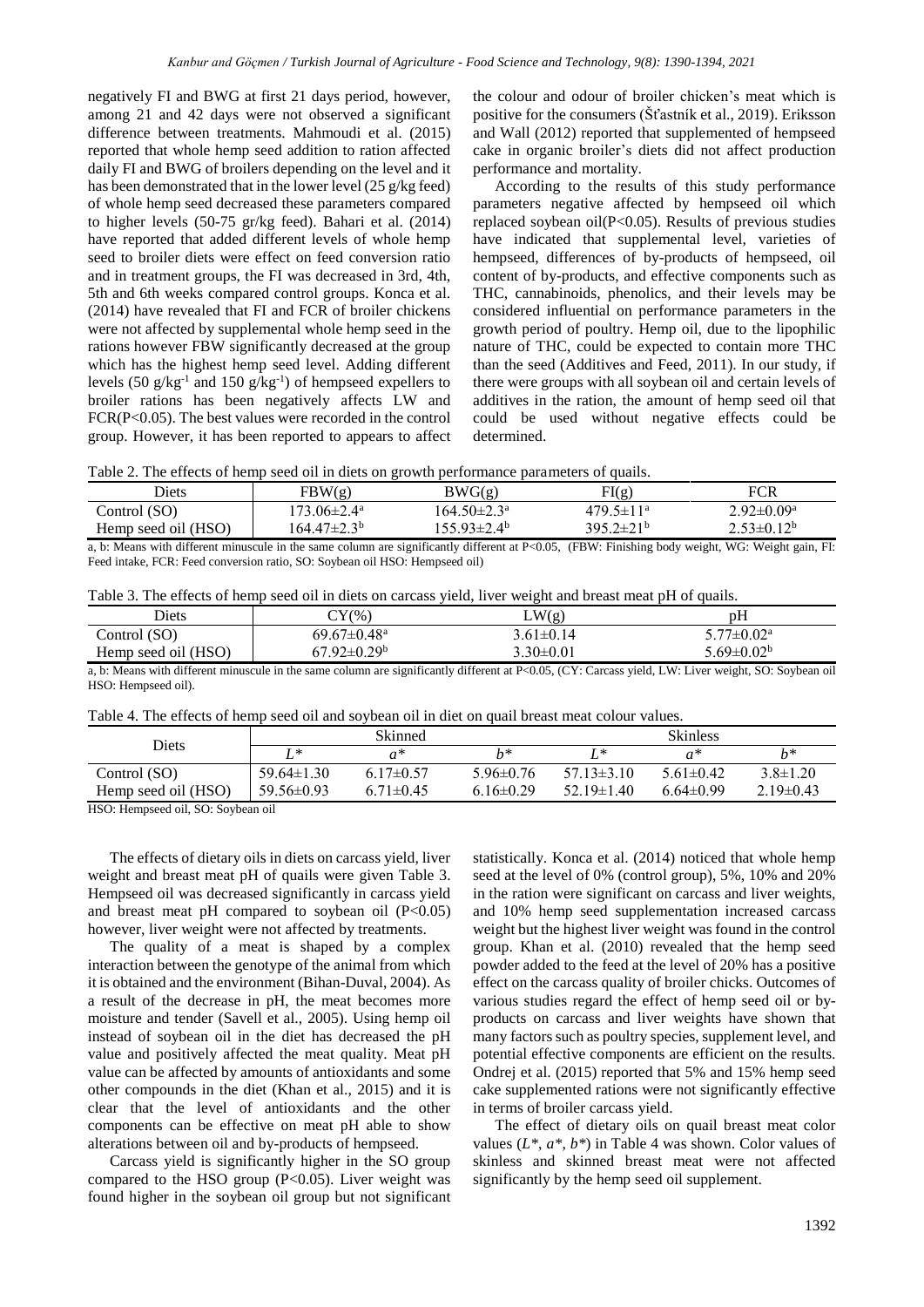Despite no significant difference between groups in terms of color value, *L\**, *a\** and *b\** values of skinned and skinless breast meat were differential as estimated. In this study, hemp seed oil affected the pH value but not changed the color values of breast meat. Despite muscle pH and meat color have consistently been reported to be highly correlated however similarly to this study, several scientists have not found consistent relationships between color and pH in "normal" conditions and it has been reported that meat pH and color strongly related under the extreme conditions (Fletcher, 2002). Reports regarding the effects of hemp seed oil on poultry meat color have not found but a study that has investigated the effect of two levels of hemp seed expeller (50 and 150 gr/ kg feed) on broiler meat color values and reported that *L\** value not changed by treatments but%15 hemp seed cake in the diet affected *a\** and *b\** values significantly and caused more intense color (Šťastník et al., 2019). Aminzade et al. (2012) have notified that the effectiveness of oxidative processes affected the meat discoloration. The present study has revealed that supplemental hemp seed oil replaced soybean oil was not changed the color values of meat samples and any oxidative case has not been able to change of meat color.

#### **Conclusions**

Results of this study demonstrated that hemp seed oil replaced soybean oil in the diet was effective on finishing body weight, feed intake, feed conversion ratio, weight gain and carcass yield $(P<0.05)$ . All of these parameters were lower than the soybean oil group. Liver weight, and breast meat color values  $(L^*, a^*, \text{ and } b^*)$  have shown similarities between experimental groups. The breast meat pH value decreased significantly in the hemp seed oil treatment group(P<0.05). Using hemp seed oil instead of soybean oil used in quail rations negatively affects performance parameters (except feed conversion ratio). Hemp seed oil is a product that has the potential to have very important effects in poultry feeding. Studies are needed to determine the levels of hemp seed oil that can be used in poultry diets without any adverse effects.

#### **References**

- Additives EPo, PoSui A. Feed. 2011. Scientific Opinion on the safety of hemp (Cannabis genus) for use as animal feed. EFSA Journal 9(3): 2011.
- Aminzade B, Karami B, Lotfi E. 2012. Meat quality characteristics in Japanese quails fed with Mentha piperita plant. Animal Biology & Animal Husbandry 4(1): 20-24.
- Bahari M, Bahari M, Khorshidi KJ, Abdullahpour R, Gharahveysi S. 2014. Effect of Using Medicinal Cannabis Seed (Nigella sativa) in Diets on Performance and Parameters of Broiler Chickens ROSS 308. Advances in Environmental Biology 8(13): 931-935.
- Bihan-Duval EL. 2004. Genetic variability within and between breeds of poultry technological meat quality. World's Poultry Science Journal 60(3): 331-340.
- Callaway J. 2004. Hempseed as a nutritional resource: An overview. Euphytica 140(1-2): 65-72.
- Deferne J.-L, Pate DW. 1996. Hemp seed oil: A source of valuable essential fatty acids. Journal of the International Hemp Association 3(1): 4-7.
- Eriksson M, Wall H. 2012. Hemp seed cake in organic broiler diets. Animal feed science and technology 171(2-4): 205-213.
- Fan YY, Chapkin RS. 1998. Importance of dietary γ-linolenic acid in human health and nutrition. The Journal of nutrition 128(9): 1411-1414.
- Fletcher D. 2002. Poultry meat quality. World's Poultry Science Journal 58(2): 131-145.
- Gakhar N, Goldberg E, Jing M, Gibson R, House J. 2012. Effect of feeding hemp seed and hemp seed oil on laying hen performance and egg yolk fatty acid content: Evidence of their safety and efficacy for laying hen diets. Poultry Science 91(3): 701-711.
- Galasso I, Russo R, Mapelli S, Ponzoni E, Brambilla IM, Battelli G, Reggiani R. 2016. Variability in seed traits in a collection of Cannabis sativa L. genotypes. Frontiers in Plant Science 7: 688.
- Horwitz W, Latimer G. 2000. AOAC International: Gaithersburg. MD, USA
- Jing M, Zhao S, House J. 2017. Performance and tissue fatty acid profile of broiler chickens and laying hens fed hemp oil and HempOmegaTM. Poultry science 96(6): 1809-1819.
- Kapoor R, Huang YS. 2006. Gamma linolenic acid: an antiinflammatory omega-6 fatty acid. Current pharmaceutical biotechnology 7(6): 531-534.
- Khan A, Allen K, Wang X. 2015. Effect of Type I and Type II antioxidants on oxidative stability, microbial growth, pH, and color in raw poultry meat. Food and Nutrition Sciences 6(16): 1541.
- Khan RU, Durrani F, Chand N, Anwar H. 2010. Influence of feed supplementation with Cannabis sativa on quality of broilers carcass. Pakistan Veterinary Journal 30(1): 34-38.
- Khatun J, Loh T, Akit H, Foo H, Mohamad R. 2018. Influence of different sources of oil on performance, meat quality, gut morphology, ileal digestibility and serum lipid profile in broilers. Journal of Applied Animal Research 46(1): 479-485.
- Konca Y, Cimen B, Yalcin H, Kaliber M, Beyzi SB. 2014. Effect of hempseed (Cannabis sativa sp.) inclusion to the diet on performance, carcass and antioxidative activity in Japanese quail (Coturnix coturnix japonica). Korean journal for food science of animal resources 34(2): 141.
- Leizer C, Ribnicky D, Poulev A, Dushenkov S, Raskin I. 2000. The composition of hemp seed oil and its potential as an important source of nutrition. Journal of Nutraceuticals, functional & medical foods 2(4): 35-53.
- Mahmoudi M, Farhoomand P, Nourmohammadi R. 2015. Effects of different levels of hemp seed (Cannabis sativa L.) and dextran oligosaccharide on growth performance and antibody titer response of broiler chickens. Italian Journal of Animal Science 14(1): 3473.
- Matthäus B, Brühl L. 2008. Virgin hemp seed oil: An interesting niche product. European Journal of Lipid Science and Technology 110(7): 655-661.
- NRC. 1994. Nutrient requirements of poultry: 1994. National Academies Press.
- Ondrej S, Hana S, Vaclav T, Tomas V, Leos P, Eva M. 2015. The effect of hempseed cakes on broiler chickens peroformance parameters. Mendelnet 1(1): 157-160.
- Oomah BD, Busson M, Godfrey DV, Drover JC. 2002. Characteristics of hemp (Cannabis sativa L.) seed oil. Food chemistry 76(1): 33-43.
- Parmar AB, Patel VR, Usadadia SV, Chaudhary LM, Londhe DRPAS. 2019. Influence of Dietary Inclusion of Oil and Quercetin Supplementation on Carcass Characters and Meat Quality Attributes of Broiler Chickens. 8(9): 68-74.
- Pate DW. 1999. Hemp seed: a valuable food source. Advances in hemp research: 243-255.
- Raza T, Chand N, Khan RU, Shahid MS, Abudabos AM. 2016. Improving the fatty acid profile in egg yolk through the use of hempseed (Cannabis sativa), ginger (Zingiber officinale), and turmeric (Curcuma longa) in the diet of Hy-Line White Leghorns. Archives Animal Breeding 59(2): 183-190.